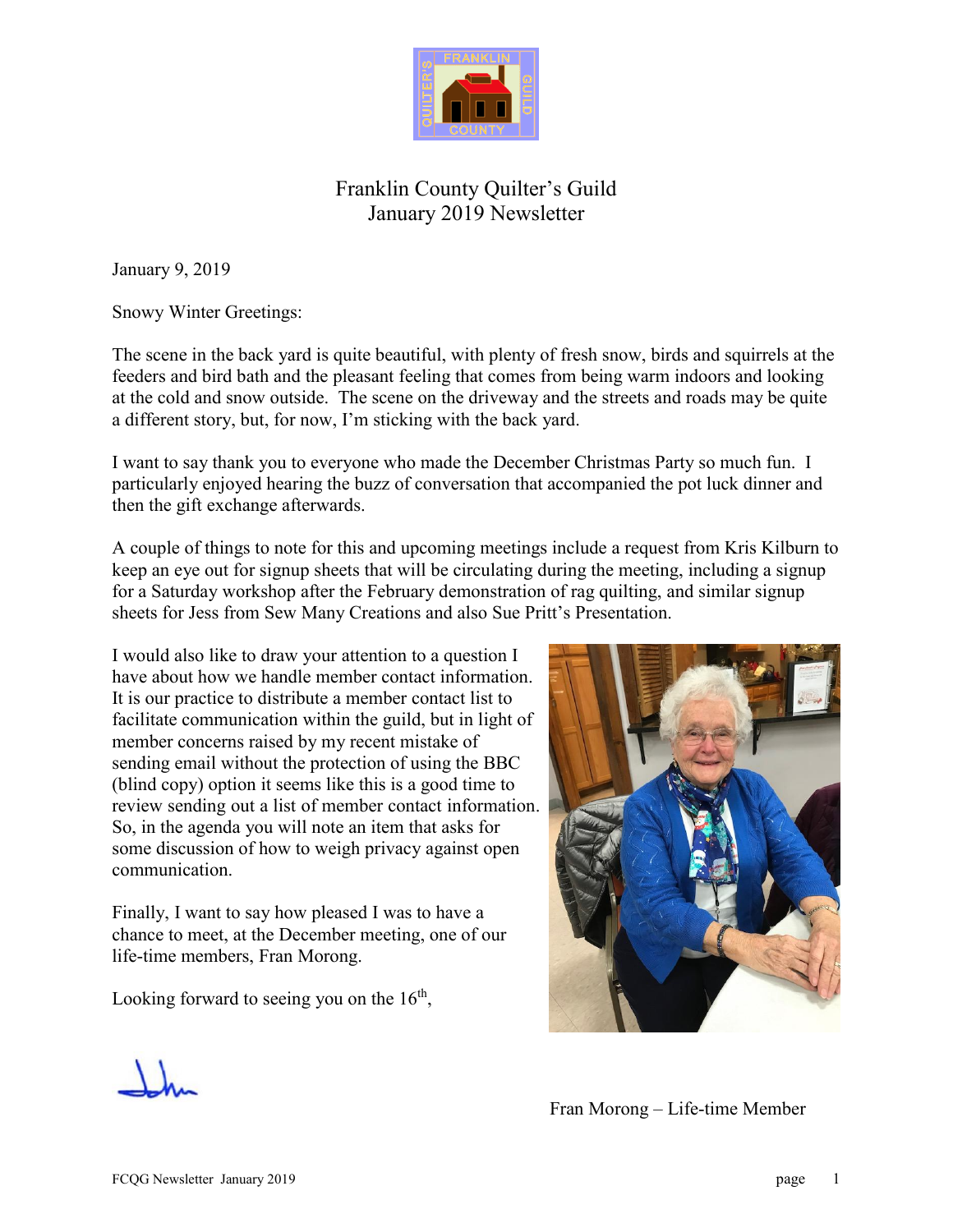**Franklin County Quilter's Guild Meeting Agenda Wednesday, January 16, 2019 6:30 PM Church of the Rock (Doors open at 6:00 PM)**

## **Open Meeting**

- 
- Welcome Guests John Rouleau
- Announcements:

## **Business Meeting**

## **Consent Agenda**

- Minutes of the December 2018 Meeting
- Treasurer's Report
- **Committee Chairs**
	-
	- Community Comfort Quilts Denise Chase
	-
	-
	- Fundraising

## **Other Business**

### **Member information and privacy concern**

### **Block of the Month** Beth Jessiman

**Program:** Preparing Quilts for quilting Kris Kilburn Bev Cook, Sally Krupp and Nancy LaPointe

**Membership Raffle** Kris Kilburn

**Show and Tell**

**Adjourn**



• Quilt Show Nancy LaPointe • Membership Penny LaRochelle • Program Kris Kilburn

• Members Present Penny LaRochelle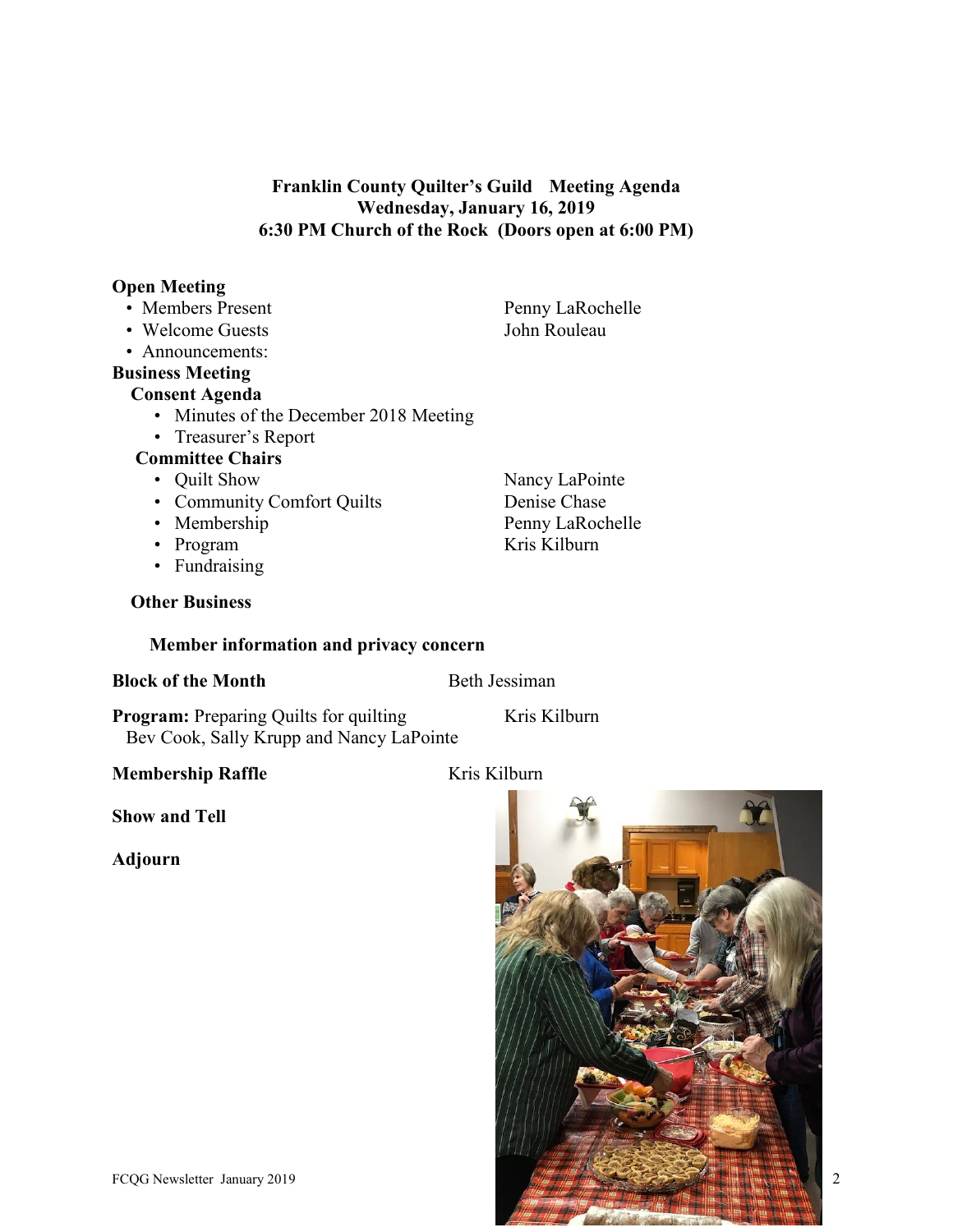Meeting Minutes Franklin County Quilter's Guild December 19, 2018

Meeting opened at 6:50

Penny LaRochelle announced that of 67 guild members 30 were present, including 1 new member and 1 Lifetime member, Joanne Champagne.

Announcements:

• Janet Jaffe from Champlain Valley Quilt Guild has arranged to donate four large containers of material to be used for community comfort quilts.

• Thank you to Tori Jessiman for taking pictures at show and tell.

• Helen Short is having surgery and Denise Chase produced a card for everyone to add good wishes to.

Consent Agenda: November's minutes and treasurer's report were approved.

Quilt Show:

• Members who register a quilt for the quilt show by 12.31.18 will be registered for a drawing of a passel of fat quarters.

•

Community Comfort Quilts: Denise Chase has kits for quilts.

Program: Kris Kilburn asked for donations of fat quarters for raffle basket.

New Business:

Nadine Froebel will be doing rag quilts in February and Krissy is opening it up for a class.

Natalie Good is working with Kris Kilburn on program this year and will be taking it on next year.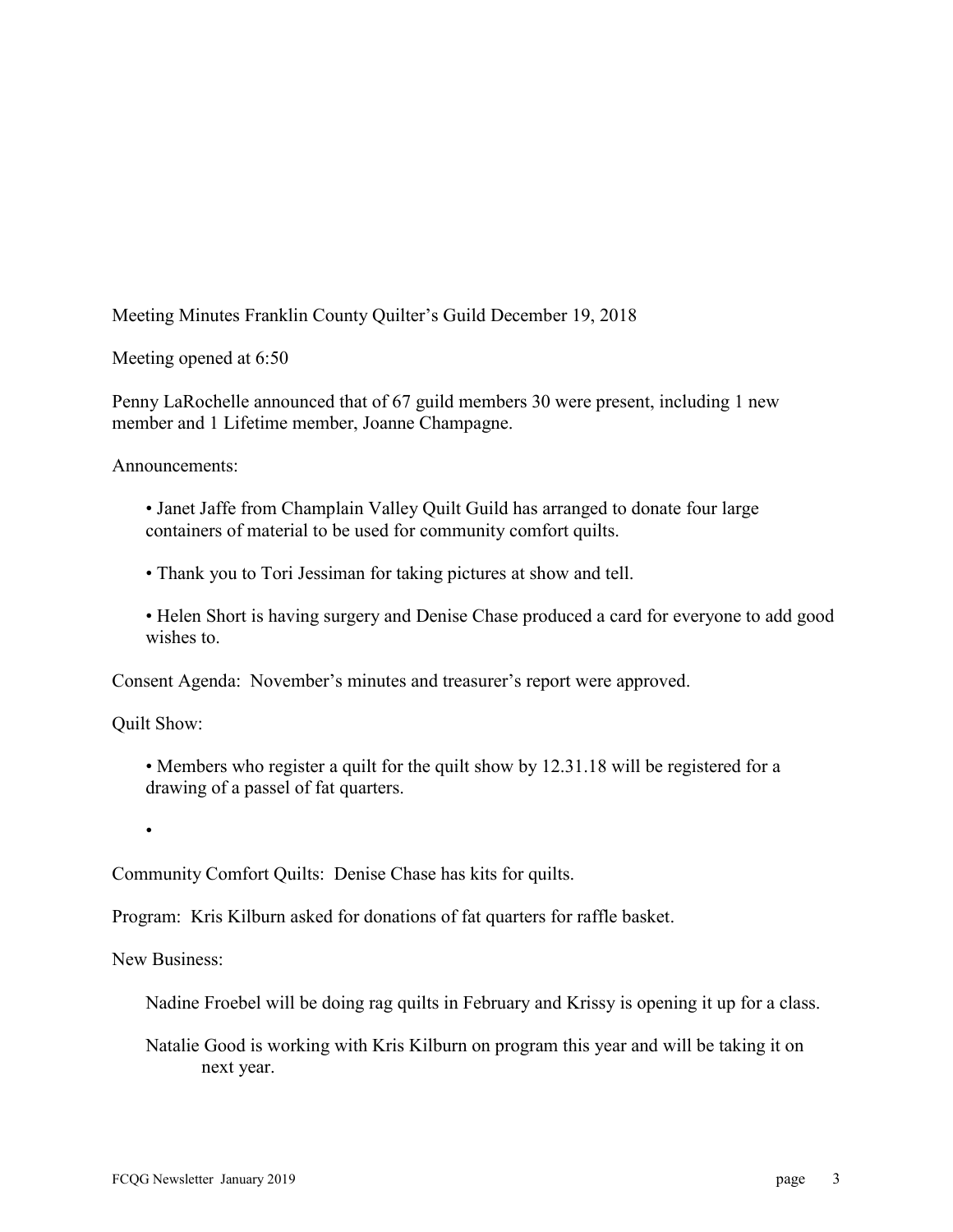Meeting Adjourned

Submitted by Teri Brunelle



## **PROGRAMS FOR 2018-2019**

| WED 9.19.18<br>WED 10.17.18<br>SAT 10.20.18<br><b>WED 11.14.18</b> | Ice Cream Social, Presentation by Suzy Perron – Barn Quilts<br>Presentation: Mary King on Barn Quilts, Trunk Show: Diane Forey<br>Workshop: Mary King making barn quilts<br>Demos: Christmas Stocking, Wool Demo (angel) by Diane Forey,<br>Little Bear Ornament by Penny LaRochelle, one other demo TBD |
|--------------------------------------------------------------------|----------------------------------------------------------------------------------------------------------------------------------------------------------------------------------------------------------------------------------------------------------------------------------------------------------|
| WED 12.19.18                                                       | Potluck - Christmas Party (gift exchange) Social Time                                                                                                                                                                                                                                                    |
| <b>WED 1.16.19</b>                                                 | <b>Presentation: Preparing Quilts for quilting by Bev Cook, Sally Krupp</b><br>and Nancy LaPointe                                                                                                                                                                                                        |
| WED 2.20.19                                                        | Demo: Nadine Froebel on Rag Quilts, Demo by Denise Chase on true 1/4<br>inch seams and more.                                                                                                                                                                                                             |
| FRI 3.22.19 &                                                      | Presentation on Color and Fabric Line by "Sew Many Creations" Jessica                                                                                                                                                                                                                                    |
| SAT 3.23.19                                                        | Saturday workshop                                                                                                                                                                                                                                                                                        |
| FRI 4.12.19 $&$                                                    | Presentation by "Sweet Season Quilts" – Sue Pritt                                                                                                                                                                                                                                                        |
| SAT 4.13.19                                                        | Saturday workshop                                                                                                                                                                                                                                                                                        |
| WED 5.15.19                                                        | Presentation by Nanc Ekiert and Kay Benedict (workshop Saturday the<br>$18th$ if there is interest)                                                                                                                                                                                                      |
| WED 6.19.19                                                        | Potluck and Silent Auction                                                                                                                                                                                                                                                                               |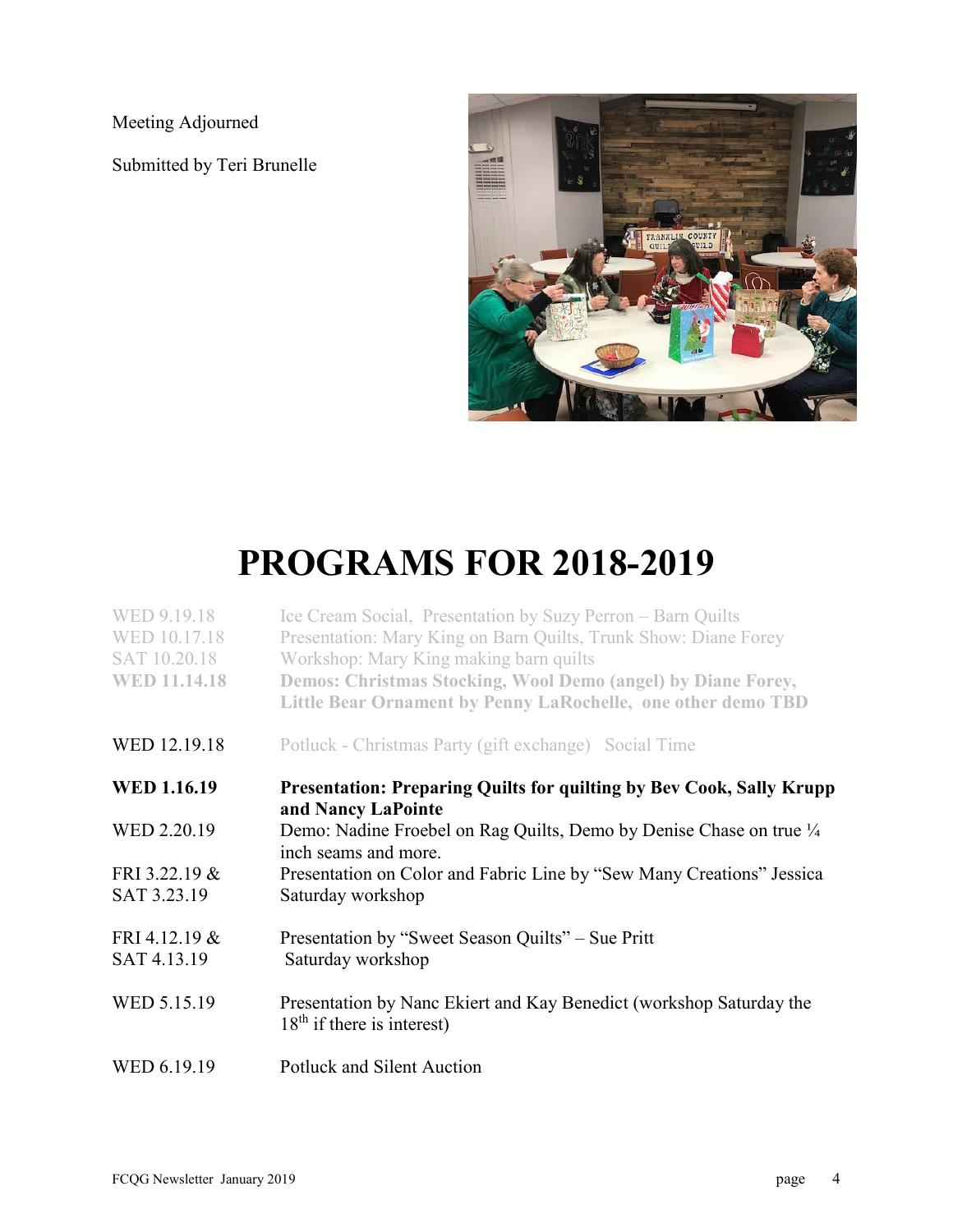

## **Other Business**